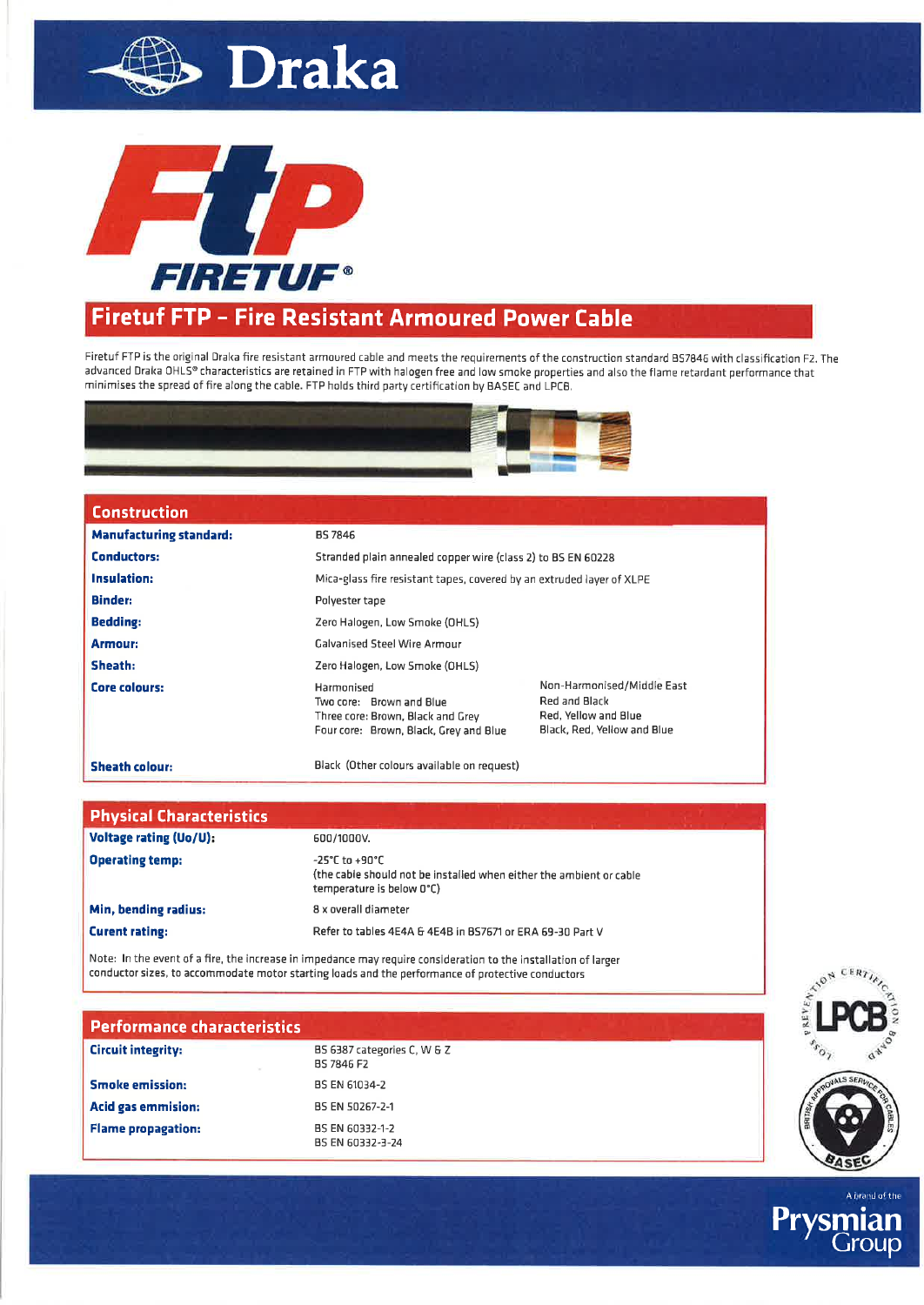



#### 2 Core 2FTP2H

| <b>Nominal</b><br>area of    | <b>Armour</b><br>wire | Approx.<br>diameter   | Approx.<br>overall | Approx.<br>cable |                            | <b>Maximum</b> conductor<br>resistance | <b>Nominal</b><br>area of | <b>Maximum</b><br>armour              |
|------------------------------|-----------------------|-----------------------|--------------------|------------------|----------------------------|----------------------------------------|---------------------------|---------------------------------------|
| conductor<br>mm <sup>2</sup> | diameter<br>mm        | under<br>armour<br>mm | diameter<br>mm     | weight<br>kg/km  | DC at 20°C<br>$\Omega$ /km | <b>AC at 90°C</b><br>$\Omega$ /km      | armour<br>mm <sup>2</sup> | resistance<br>at 20°C<br>$\Omega$ /km |
| $1.5*$                       | 0.9                   | 8.8                   | 12.9               | 340              | 12.1                       | 15.428                                 | 15                        | 10.2                                  |
| $2.5*$                       | 0.9                   | 9.8                   | 14.1               | 400              | 7.41                       | 5.448                                  | 17                        | 8.8                                   |
| $4^*$                        | 0.9                   | 10.7                  | 15.0               | 465              | 4.61                       | 5.878                                  | 19                        | 7.9                                   |
| 6"                           | 0.9                   | 12.0                  | 16.3               | 555              | 3.08                       | 3.927                                  | 22                        | 7                                     |
| $10*$                        | 0.9                   | 14.2                  | 18.8               | 750              | 1.83                       | 2.333                                  | 26                        | 6                                     |
| 16*                          | 1.25                  | 15.5                  | 20.7               | 1015             | 1.15                       | 1.466                                  | 42                        | 3.7                                   |
| $25*$                        | 1.25                  | 19.1                  | 24.5               | 1415             | 0.727                      | 0.926                                  | 42                        | 3.7                                   |
| 35*                          | 1.6                   | 21.4                  | 27.7               | 1895             | 0.524                      | 0.6685                                 | 60                        | 2.6                                   |
| 50                           | 1.6                   | 21.1                  | 27.7               | 1955             | 0.387                      | 0.494                                  | 68                        | 2.3                                   |
| 70                           | 1.6                   | 24.1                  | 31.0               | 2515             | 0.268                      | 0.3412                                 | 80                        | $\mathbf{z}$                          |
| 95                           | 2.0                   | 25.3                  | 32.8               | 3225             | 0.193                      | 0.2471                                 | 113                       | 1.4                                   |
| 120                          | 2.0                   | 28.9                  | 36.4               | 3900             | 0.153                      | 0.1964                                 | 125                       | 1.3                                   |
| 150                          | 2.0                   | 31.2                  | 39.1               | 4575             | 0.124                      | 0.1597                                 | 138                       | 1.2                                   |
| 185                          | 2.5                   | 34.7                  | 43.9               | 5890             | 0.0991                     | 0.1284                                 | 191                       | 0.82                                  |
| 240                          | 2.5                   | 39.4                  | 48.7               | 7275             | 0.0754                     | 0.0989                                 | 215                       | 0.73                                  |
| 300                          | 2.5                   | 43.8                  | 53.4               | 8825             | 0.0601                     | 0.0801                                 | 235                       | 0.67                                  |
| 400                          | 2.5                   | 48.6                  | 58.5               | 10725            | 0.047                      | 0.0641                                 | 265                       | 0.59                                  |

### **3 Core 2FTP3H**

| <b>Nominal</b><br>area of    | <b>Armour</b><br>Approx.<br>wire |                       | Approx.<br>Approx.<br>diameter<br>cable<br>overall |                 |                            | <b>Maximum</b> conductor<br>resistance | <b>Nominal</b><br>area of | Maximum<br>armour                               |
|------------------------------|----------------------------------|-----------------------|----------------------------------------------------|-----------------|----------------------------|----------------------------------------|---------------------------|-------------------------------------------------|
| conductor<br>mm <sup>2</sup> | diameter<br>mm                   | under<br>armour<br>mm | diameter<br>mm                                     | weight<br>kg/km | DC at 20°C<br>$\Omega$ /km | AC at 90°C<br>$\Omega$ /km             | armour<br>mm <sup>2</sup> | resistance<br>at $20^{\circ}$ C<br>$\Omega$ /km |
| 1.5"                         | 0.9                              | 9.3                   | 13.4                                               | 365             | 12.1                       | 15.428                                 | 16                        | 9.5                                             |
| 2.5"                         | 0.9                              | 10.4                  | 14.7                                               | 440             | 7.41                       | 9.448                                  | 19                        | 8.2                                             |
| 4"                           | 0.9                              | 11.4                  | 15.7                                               | 515             | 4.61                       | 5.878                                  | 20                        | 7.5                                             |
| 6 <sup>o</sup>               | 0.9                              | 12.8                  | 177                                                | 630             | 3.08                       | 3.927                                  | 23                        | 6.7                                             |
| $10*$                        | 1.25                             | 15.2                  | 20.4                                               | 985             | 1.83                       | 2.333                                  | 39                        | 4                                               |
| $16 -$                       | 1.25                             | 16.5                  | 21.9                                               | 1200            | 1.15                       | 1.466                                  | 45                        | 3.5                                             |
| $25*$                        | 1.6                              | 20.6                  | 26.9                                               | 1855            | 0.727                      | 0.926                                  | 62                        | 2.5                                             |
| 35 <sup>*</sup>              | 1.6.                             | 22.9                  | 29.4                                               | 2265            | 0.524                      | 0.6685                                 | 68                        | 2.3                                             |
| 50                           | 1.6                              | 23.6                  | 30.3                                               | 2525            | 0.387                      | 0.494                                  | 78                        | $\overline{z}$                                  |
| 70                           | 1.6                              | 26.8                  | 33.7                                               | 3280            | 0.268                      | 0.3412                                 | 90                        | 1.8                                             |
| 95                           | 2.0                              | 30.0                  | 37.6                                               | 4360            | 0.193                      | 0.2471                                 | 128                       | 1.3                                             |
| 120                          | 2.0                              | 33.1                  | 40.9                                               | 5230            | 0.153                      | 0.1964                                 | 141                       | 1.2                                             |
| 150                          | 2.5                              | 37.0                  | 46.0                                               | 6650            | 0.124                      | 0.1597                                 | 201                       | 0.78                                            |
| 185                          | 2.5                              | 40.8                  | 49.9                                               | 7920            | 0.0991                     | 0.1284                                 | 220                       | 0.71                                            |
| 240                          | 2.5                              | 45.6                  | 55.2                                               | 9950            | 0.0754                     | 0.0989                                 | 250                       | 0.63                                            |
| 300                          | 2.5                              | 50.5                  | 60.3                                               | 12020           | 0.0601                     | 0.0801                                 | 269                       | 0.58                                            |
| 400                          | 2.5                              | 56.3                  | 66.4                                               | 14805           | 0.047                      | 0.0641                                 | 304                       | 0.52                                            |



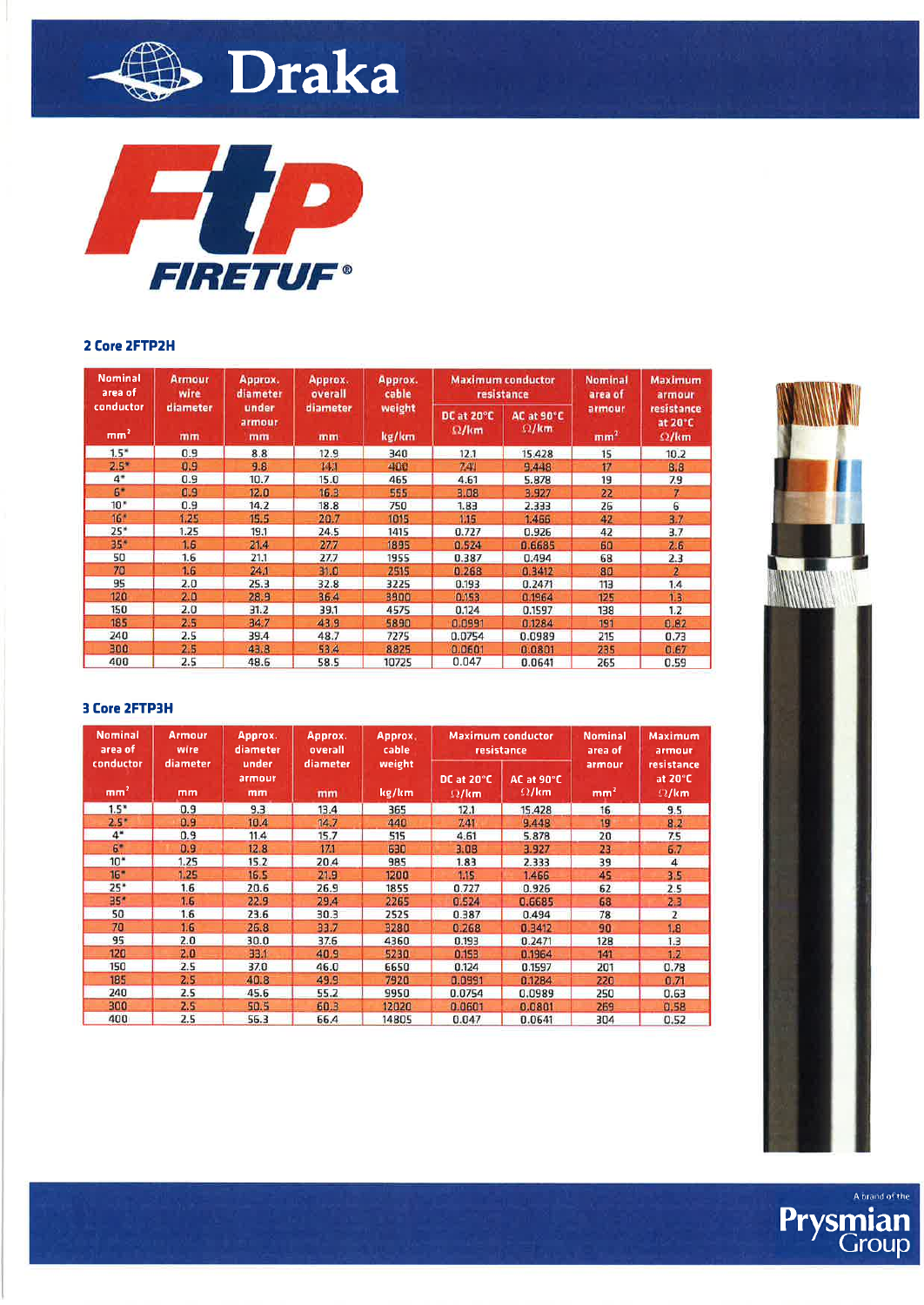



### 4 Core 2FTP4H

| <b>Nominal</b><br><b>Armour</b><br>wire<br>area of |                                                      | Approx.<br>diameter | Approx.<br>overall | Approx.<br>cable                                         |        | <b>Maximum conductor</b><br>resistance | Nominal<br>area of                              | <b>Maximum</b><br>armour |  |
|----------------------------------------------------|------------------------------------------------------|---------------------|--------------------|----------------------------------------------------------|--------|----------------------------------------|-------------------------------------------------|--------------------------|--|
| mm <sup>2</sup>                                    | conductor<br>diameter<br>under<br>armour<br>mm<br>mm | diameter<br>mm      | weight<br>kg/km    | DC at 20°C<br>AC at 90°C<br>$\Omega$ /km<br>$\Omega$ /km |        | armour<br>mm <sup>2</sup>              | resistance<br>at $20^{\circ}$ C<br>$\Omega$ /km |                          |  |
| $1.5*$                                             | 0.9                                                  | 10.4                | 14.5               | 420                                                      | 12.1   | 15.428                                 | 17                                              | 8.8                      |  |
| $2.5*$                                             | 0.9                                                  | 11.6                | 15.9               | 510                                                      | 741    | 9.448                                  | 20                                              | 7.7                      |  |
| $4*$                                               | 0.9                                                  | 12.7                | 17.1               | 605                                                      | 4.61   | 5.878                                  | 22                                              | 6.8                      |  |
| 61                                                 | 1.25                                                 | 14.3                | 19.5               | 860                                                      | 3.08   | 3.927                                  | 36                                              | 4.3                      |  |
| $10*$                                              | 1.25                                                 | 16.7                | 21.9               | 1135                                                     | 1.83   | 2.333                                  | 42                                              | 3.7                      |  |
| $16*$                                              | 1.25                                                 | 18.2                | 23.6               | 1415                                                     | 1.15   | 1.466                                  | 50                                              | 3.1                      |  |
| $25*$                                              | 1.6                                                  | 22.8                | 29.0               | 2190                                                     | 0.727  | 0.926                                  | 70                                              | 2.3                      |  |
| $35*$                                              | 1.6                                                  | 25.3                | 31.8               | 2700                                                     | 0.524  | 0.6685                                 | 78                                              | 2                        |  |
| 50                                                 | 1.6                                                  | 27.0                | 33.9               | 3145                                                     | 0.387  | 0.494                                  | 90                                              | 1.8                      |  |
| 70                                                 | 2.0                                                  | 30.3                | 38.0               | 4295                                                     | 0.258  | 0.3412                                 | 131                                             | 1.2                      |  |
| 95                                                 | 2.0                                                  | 33.8                | 41.7               | 5455                                                     | 0.193  | 0.2471                                 | 147                                             | 1.1                      |  |
| 120                                                | 2.5                                                  | 37.8                | 46.8               | 7010                                                     | 0.153  | 0.1964                                 | 206                                             | 0.76                     |  |
| 150                                                | 2.5                                                  | 41.9                | 51.1               | 8335                                                     | 0.124  | 0.1597                                 | 230                                             | 0.68                     |  |
| 185                                                | 2.5                                                  | 46.7                | 56.3               | 10095                                                    | 0.0991 | 0.1284                                 | 255                                             | 0.61                     |  |
| 240                                                | 2.5                                                  | 52.2                | 61.9               | 12655                                                    | 0.0754 | 0.0989                                 | 289                                             | 0.54                     |  |
| 300                                                | 2.5                                                  | 57.3                | 67.3               | 15320                                                    | 0.0601 | 0.0801                                 | 319                                             | 0.49                     |  |
| 400                                                | 3.15                                                 | 64.2                | 76.0               | 19810                                                    | 0.047  | 0.0641                                 | 452                                             | 0.35                     |  |



**DrakaFTPD616** 

\*Circular conductors, all others are shaped conductors

Prysmian Group, Chickenhall lane, Eastleigh, **SO50 6YU** 

Sales Telephone 01332 345431

www.drakauk.com

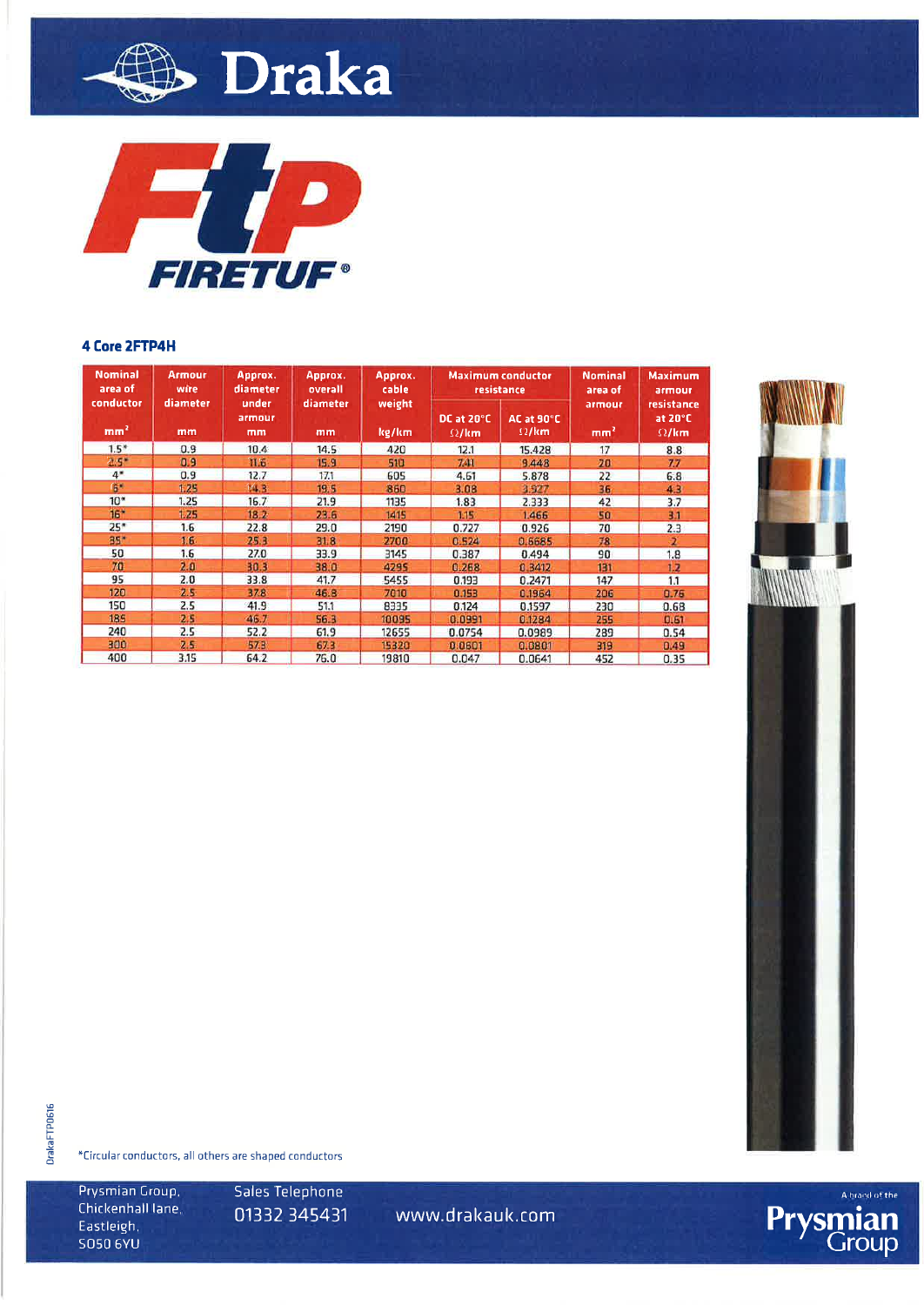



Certificate No: 189/001/078

**Issue No: 3** 

## **Certificate of Product Approval**

## Licensee: **Draka UK Ltd**

Chickenhall Lane, Eastleigh, SO50 6YU, Hampshire, United Kingdom

Factory: Chickenhall Lane, Eastleigh, SO50 6YU, Hampshire, United Kingdom

> Standard: BS 7846:2015

**Description:** Armoured fire resistant power cables

Details: Resistance to fire - Category F2.

Materials: Insulation GP 8, Sheath LTS 1

> **Brand Name: FTP**

Origin Mark:<br>DRAKA UK (B)

## **Permissible Approval Marks:**





**BASEC** name

**BASEC** roundel



Expiry date:<br>11/08/2023

Signed for and on behalf of the British Approvals Service for Cables

lohu Date: 17/11/2020

Date of original issue: 06/10/2012

Check BASEC website to verify validity. Page 1 of 2

BASEC, Presley House, Presley Way, Milton Keynes, MK8 0ES, Registered in England No. 1150237, Tel: +44(0)1908267300 Email: mail@basec.org.uk, Web: www.basec.org.uk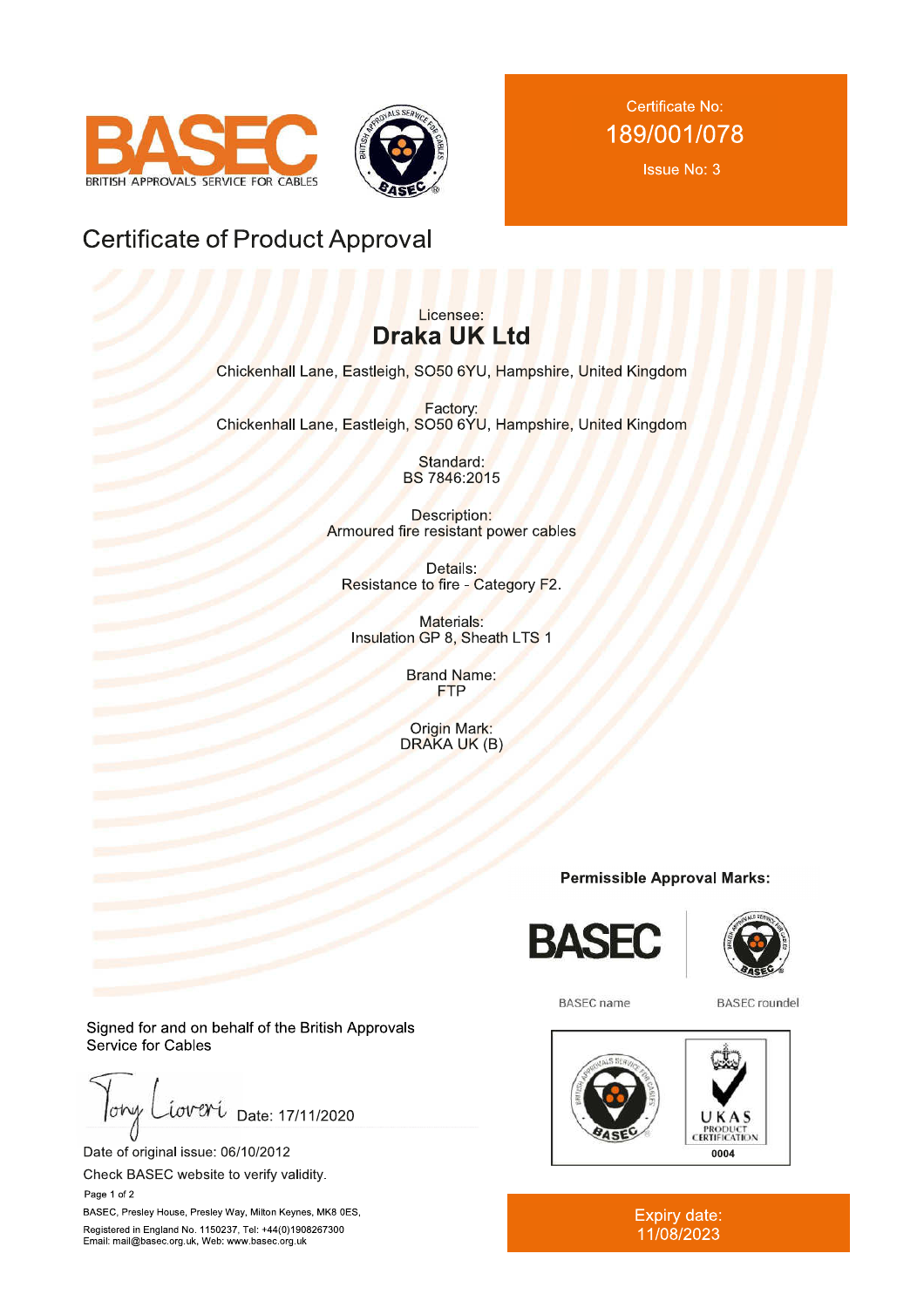



## Type(s) and Range(s) of Approval

| Table /<br><b>Clause</b> | Code<br><b>Designation</b> | <b>Conductor</b><br><b>Class</b> | <b>Range of</b><br><b>Cores</b> | <b>Min Nominal</b><br>Size -sqmm | <b>Max Nominal</b><br>Size - sqmm |
|--------------------------|----------------------------|----------------------------------|---------------------------------|----------------------------------|-----------------------------------|
| $\overline{4}$           | N/A                        | Class <sub>2</sub>               | $\overline{2}$                  | 1.5                              | 70                                |
| 5                        | N/A                        | Class 2                          | $\overline{3}$                  | 1.5                              | 70                                |
| $6\overline{6}$          | N/A                        | Class <sub>2</sub>               | $\overline{4}$                  | 1.5                              | 70                                |
|                          | N/A                        | Class <sub>2</sub>               | 5                               | 1.5                              | 10                                |
| 8                        | N/A                        | Class 2                          |                                 | 1.5                              | $\overline{4}$                    |
| $\overline{8}$           | N/A                        | Class 2                          | 12                              | 1.5                              | $\overline{4}$                    |
| $\boldsymbol{8}$         | N/A                        | Class 2                          | 19                              | 1.5                              | $\overline{4}$                    |
| 8                        | N/A                        | Class 2                          | 27                              | 1.5                              | $\overline{4}$                    |
| 8                        | N/A                        | Class <sub>2</sub>               | 37                              | 1.5                              | $\overline{4}$                    |

Signed for and on behalf of the British Approvals Service for Cables

 $low<sub>f</sub>$ Date: 17/11/2020 cover

Date of orig

Page 2 of 2

()<br>Date of original issue: 06/10/2012<br>Check BASEC website to verify validity.

BASEC, Presley House, Presley Way, Milton Keynes, MK8 0ES, BASEC, Presley House, Presley Way, Milton Keynes, MK8 0E<br>Registered in England No. 1150237, Tel: +44(0)1908267300<br>Email: mail@basec.org.uk, Web: www.basec.org.uk



\*>' )N-5 11/08/2023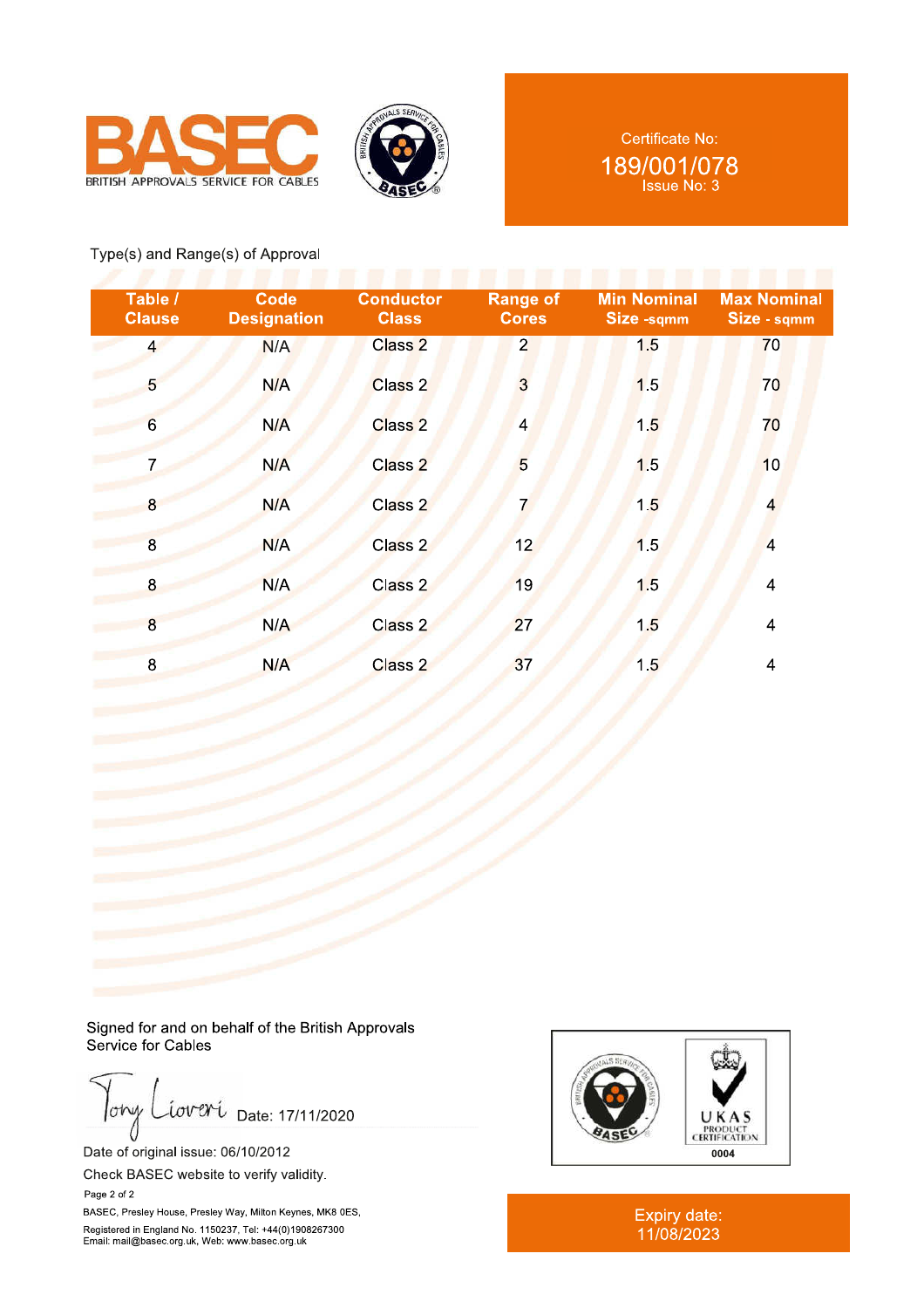

Certificate No: 189/003/023

**Issue No: 5** 

## **Certificate of Product Approval**

## Licensee: **Draka UK Ltd**

Chickenhall Lane, Eastleigh, SO50 6YU, Hampshire, United Kingdom

Factory: Oak Road

Wrexham Industrial Estate, Wrexham, LL13 9PH, Clwyd, United Kingdom

Standard: BS 7846:2015

Description: Armoured fire resistant power cables

Details: Resistance to fire - Category F2.

Materials: Insulation GP 8, Sheath LTS 1

**Brand Name:** FTP, FIRETUF POWER

> **Origin Mark:** DRAKA UK (W)

## **Permissible Approval Marks:**





**BASEC** name

**BASEC** roundel



Expiry date:<br>11/08/2023

Signed for and on behalf of the British Approvals Service for Cables

lohu Date: 13/01/2021

Date of original issue: 06/10/2012

Check BASEC website to verify validity. Page 1 of 2

BASEC, Presley House, Presley Way, Milton Keynes, MK8 0ES, Registered in England No. 1150237, Tel: +44(0)1908267300 Email: mail@basec.org.uk, Web: www.basec.org.uk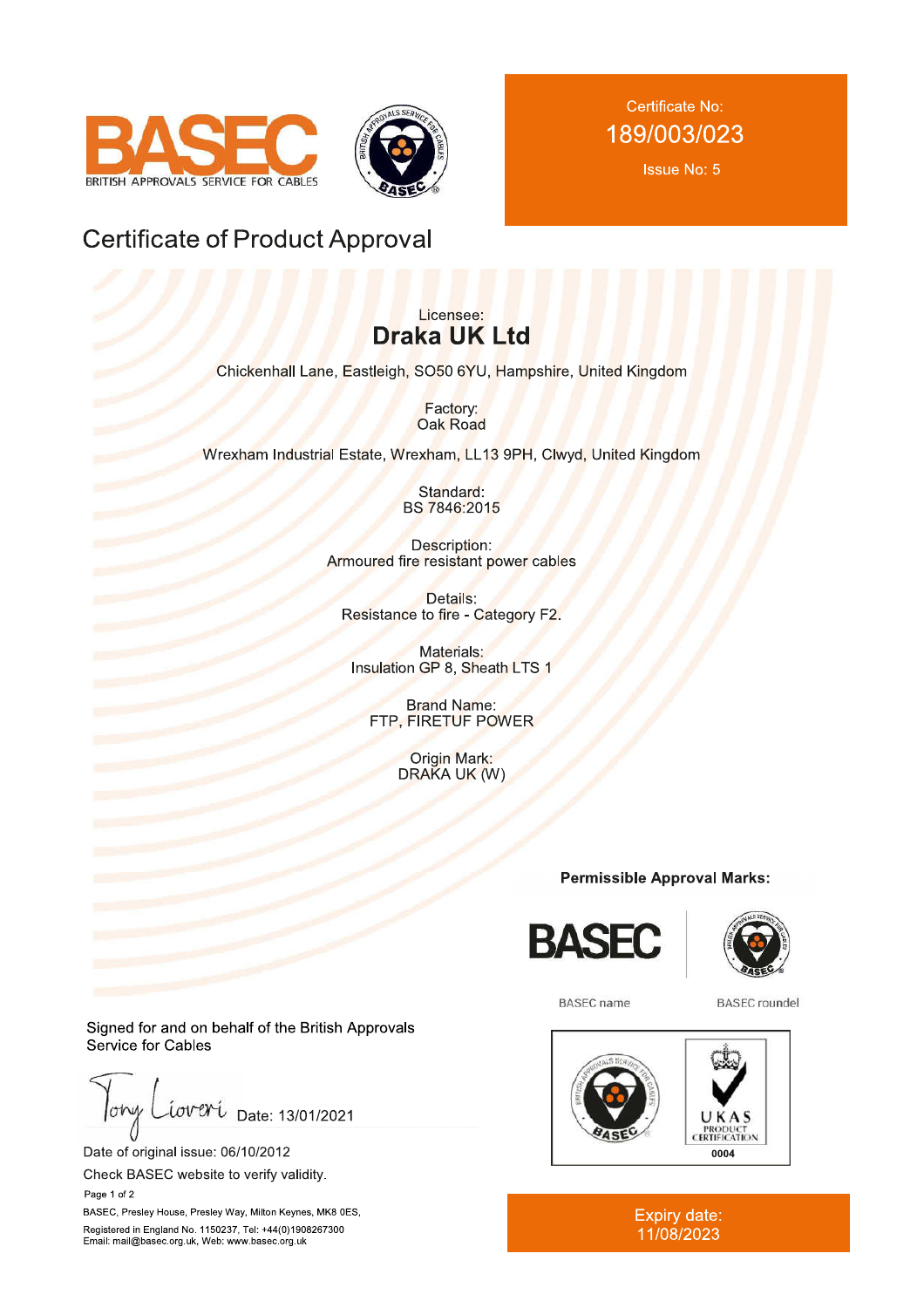



Certificate No: 189/003/023 Issue No: 5

## Type(s) and Range(s) of Approval

| Table /<br><b>Clause</b> | Code<br><b>Designation</b> | <b>Conductor</b><br><b>Class</b> | <b>Range of</b><br><b>Cores</b> | Min Nominal<br>Size -sqmm | <b>Max Nominal</b><br>Size - sqmm |
|--------------------------|----------------------------|----------------------------------|---------------------------------|---------------------------|-----------------------------------|
|                          | N/A                        | Class 2                          | $\overline{2}$                  | 50                        | 400                               |
| 5                        | N/A                        | Class 2                          | 3                               | 50                        | 400                               |
| 6                        | N/A                        | Class 2                          | 4                               | 50                        | 400                               |

Signed for and on behalf of the British Approvals Service for Cables

 $low$ *Lover* Date: 13/01/2021

Date of original issue: 06/10/2012

Check BASEC website to verify validity. Page 2 of 2

BASEC, Presley House, Presley Way, Milton Keynes, MK8 0ES, Registered in England No. 1150237, Tel: +44(0)1908267300<br>Email: mail@basec.org.uk, Web: www.basec.org.uk



Expiry date:<br>11/08/2023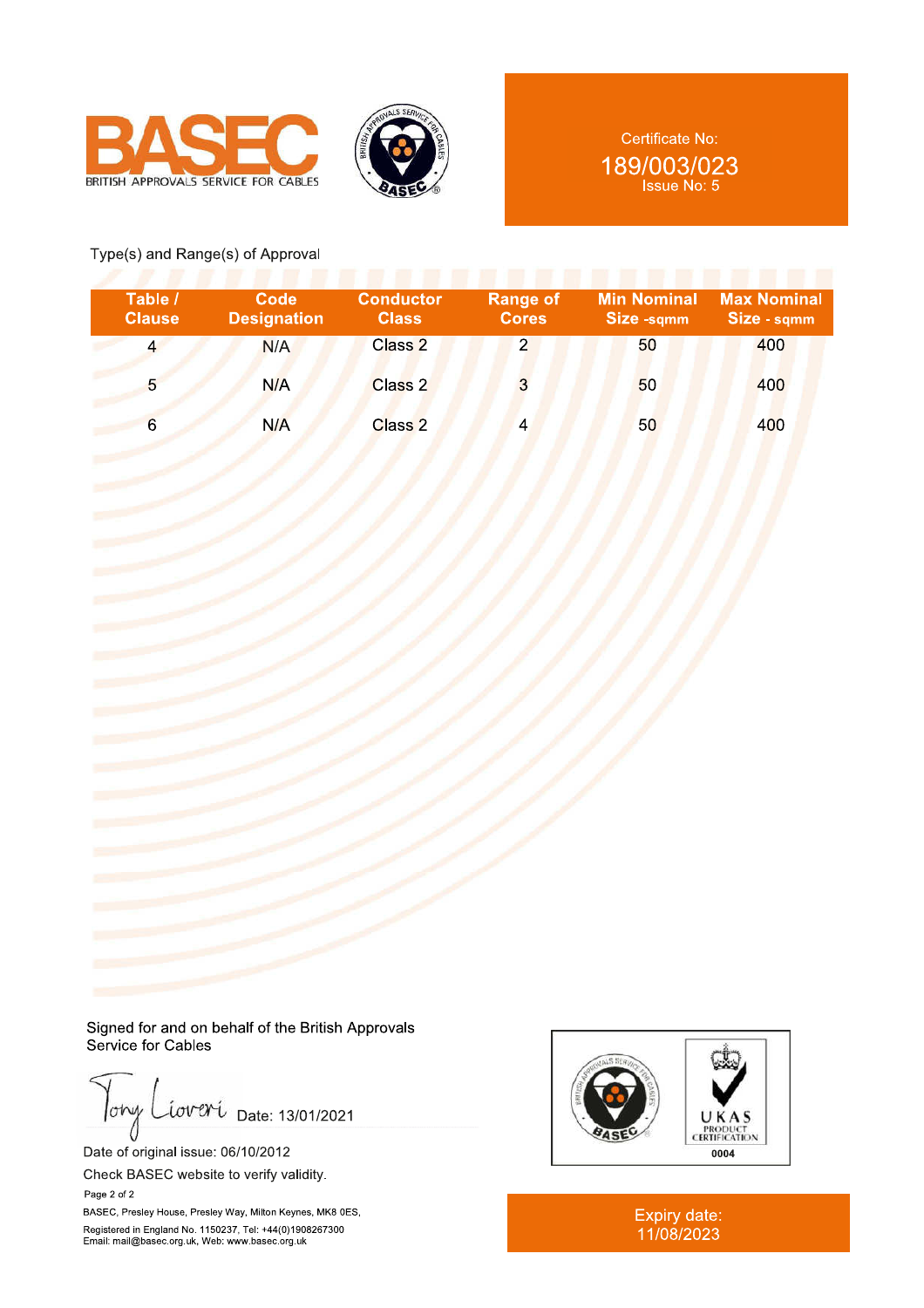# **LPCB**<sup>®</sup>

www.redbooklive.com

CER

# **Certificate of Product Approval**

Certificate Number: 1134e

Issue: 03

i ri œ o

## **DRAKA UK LIMITED**

Chickenhall Lane Bishopstoke Eastleigh **Hants SO50 6YU United Kingdom** 

is authorised to use the LPCB mark in association with the product(s) listed in this certificate and appendix having complied with the requirements of the standard(s) detailed below:

#### **Product(s)**

Cable Types as listed below: **FTP** See Certificate Appendix for details

## **Standard(s) (see Appendix for details)**

BS 6387:2013 CWZ EN 61034-2:2005+A1:2013 EN 60754-1:2014

This Certificate is maintained and held in force through regular surveillance activities and subject to the corresponding ISO 9001 Certificate being maintained.



Page 1 of 2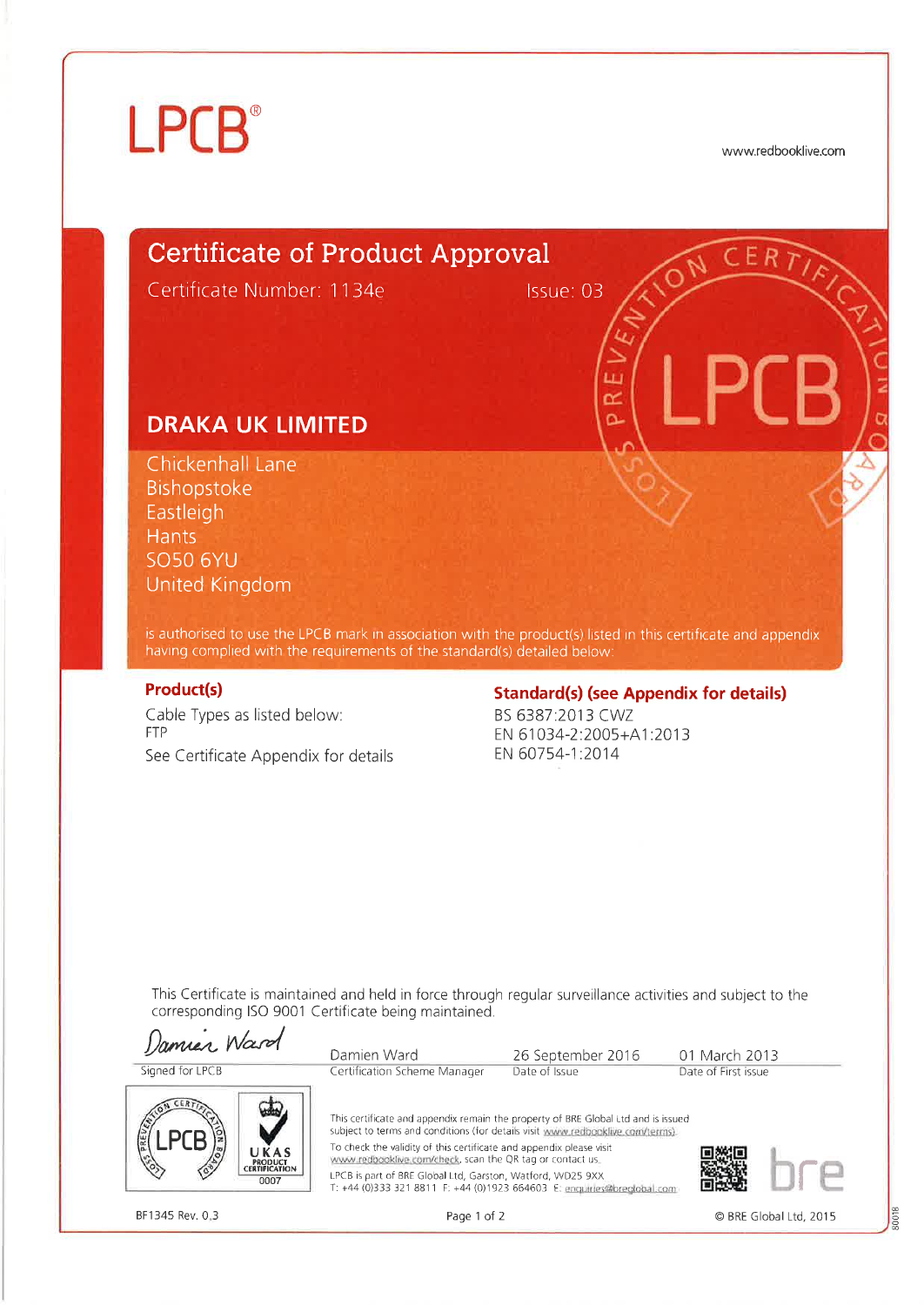# **LPCB**<sup>®</sup>

## Appendix to Certificate No: 1134e **DRAKA UK LIMITED**

## Issue: 03

| Product name:                                  |                        |         |            | LPCB Ref.<br>No.               |
|------------------------------------------------|------------------------|---------|------------|--------------------------------|
| <b>FTP</b>                                     |                        |         |            | 1134e/02                       |
| Nominal esa of conductor<br>(mm <sup>2</sup> ) | Core Construction.     | BS 6387 | EN 61034-2 | EN 60754-1<br>Touter covering: |
| 1.5                                            | $2, 3 & 4^{(1)}$       | CWZ     | $>60\%$    | $<0.5%$ HCI                    |
| 2:5                                            | $2, 384^{(1)}$         | CWZ     | $>60\%$    | $<0.5%$ HCI                    |
| 4.0                                            | $2, 3 & 4^{(1)}$       | CWZ     | $>60\%$    | $<0.5%$ HCI                    |
| 6,0                                            | $2, 3 & 4^{(1)}$       | CWZ     | >60%       | <0.5% HCI                      |
| 10                                             | $2, 3 & 4^{(1)}$       | CWZ     | $>60\%$    | <0.5% HCI                      |
| 16                                             | $2, 3 & 4^{(1)}$       | CWZ     | $>60\%$    | <0.5% HCI                      |
| 25                                             | $2, 3 & 4^{(1)}$       | CWZ     | $>60\%$    | $<0.5%$ HCI                    |
| 35                                             | $2, 3 & 4^{(1)}$       | CWZ     | $>60\%$    | <0.5% HCI                      |
| 50                                             | $2, 3 & 4^{(1)}$       | CWZ     | $>60\%$    | $<$ 0.5% HCI                   |
| 70                                             | 2, 8, 3 <sup>(1)</sup> | CWZ     | $>60\%$    | <0.5% HCI                      |

## Uo/U 600/1000 V

#### Notes:

1. Stranded conductors only.

2. Testing of the FTP range with diameters greater than 20mm were successfully carried out in accordance with Clause 17.6.2 and Annex I of BS 7846:2015

This Certificate is maintained and held in force through regular surveillance activities and subject to the corresponding ISO 9001 Certificate being maintained.

Damier Ward Damien Ward 26 September 2016 01 March 2013 Signed for LPCB Certification Scheme Manager Date of Issue Date of First issue This certificate and appendix remain the property of BRE Global Ltd and is issued subject to terms and conditions (for details visit www.redbooklive.com/terms). To check the validity of this certificate and appendix please visit UKAS www.redbooklive.com/check, scan the QR tag or contact us. **PRODUCT<br>CERTIFICATION** LPCB is part of BRE Global Ltd, Garston, Watford, WD25 9XX 0007 T: +44 (0)333 321 8811 F: +44 (0)1923 664603 E: enquiries@breglobal.com

BF1345 Rev. 0.3

© BRE Global Ltd, 2015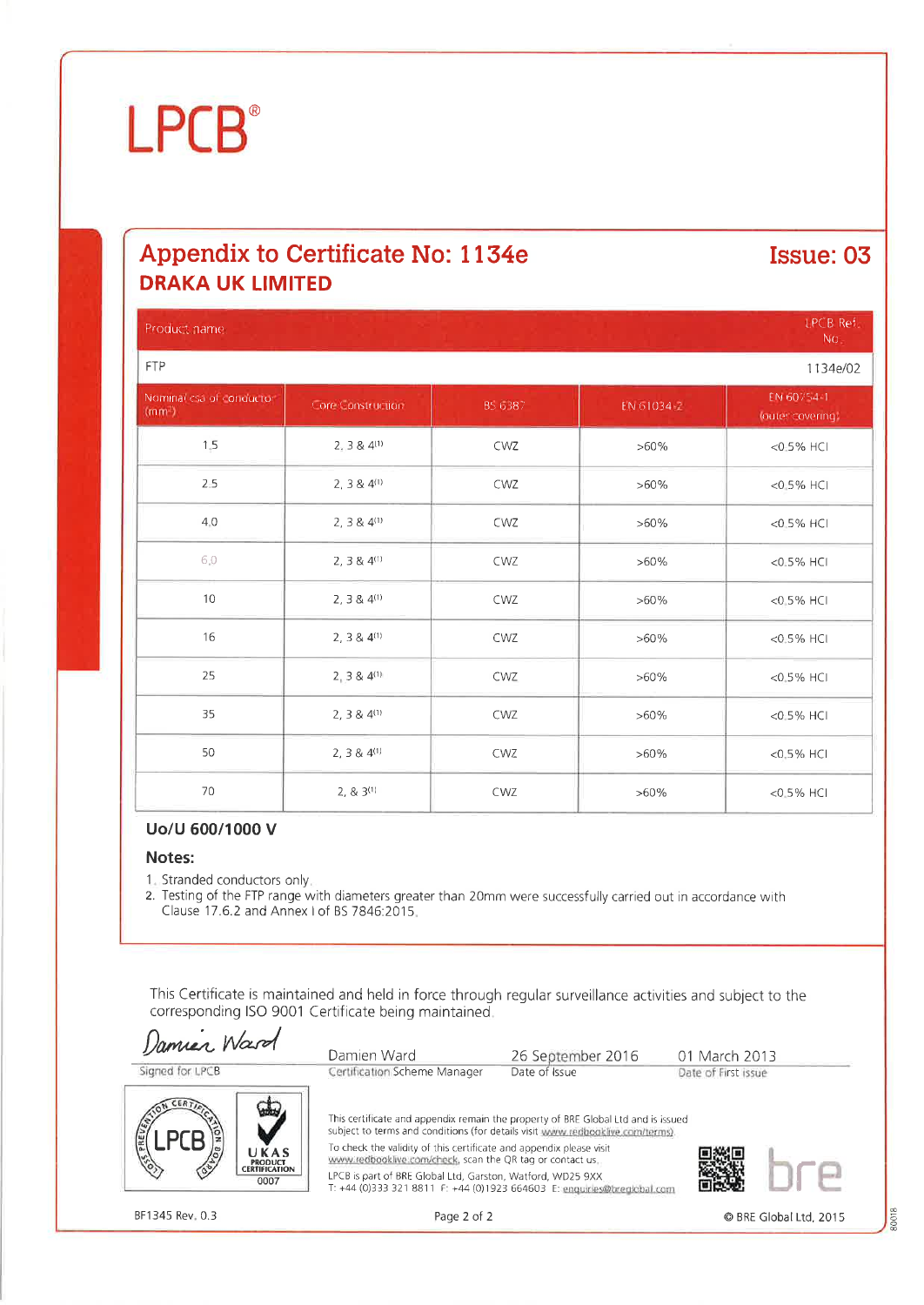# **LPCB**<sup>®</sup>

www.redbooklive.com

80018

CER 7

# **Certificate of Product Approval**

Certificate Number: 1134f

Issue: 03

Ĥ. œ ö

## **DRAKA UK LIMITED**

Chickenhall Lane Bishopstoke Eastleigh **Hants SO50 6YU United Kingdom** 

is authorised to use the LPCB mark in association with the product(s) listed in this certificate and appendix having complied with the requirements of the standard(s) detailed below:

### **Product(s)**

Cable Types as listed below: **FTP** See Certificate Appendix for details

## **Standard(s) (see Appendix for details)**

BS 6387:2013 CWZ EN 61034-2:2005+A1:2013 EN 60754-1:2014

This Certificate is maintained and held in force through regular surveillance activities and subject to the corresponding ISO 9001 Certificate being maintained.

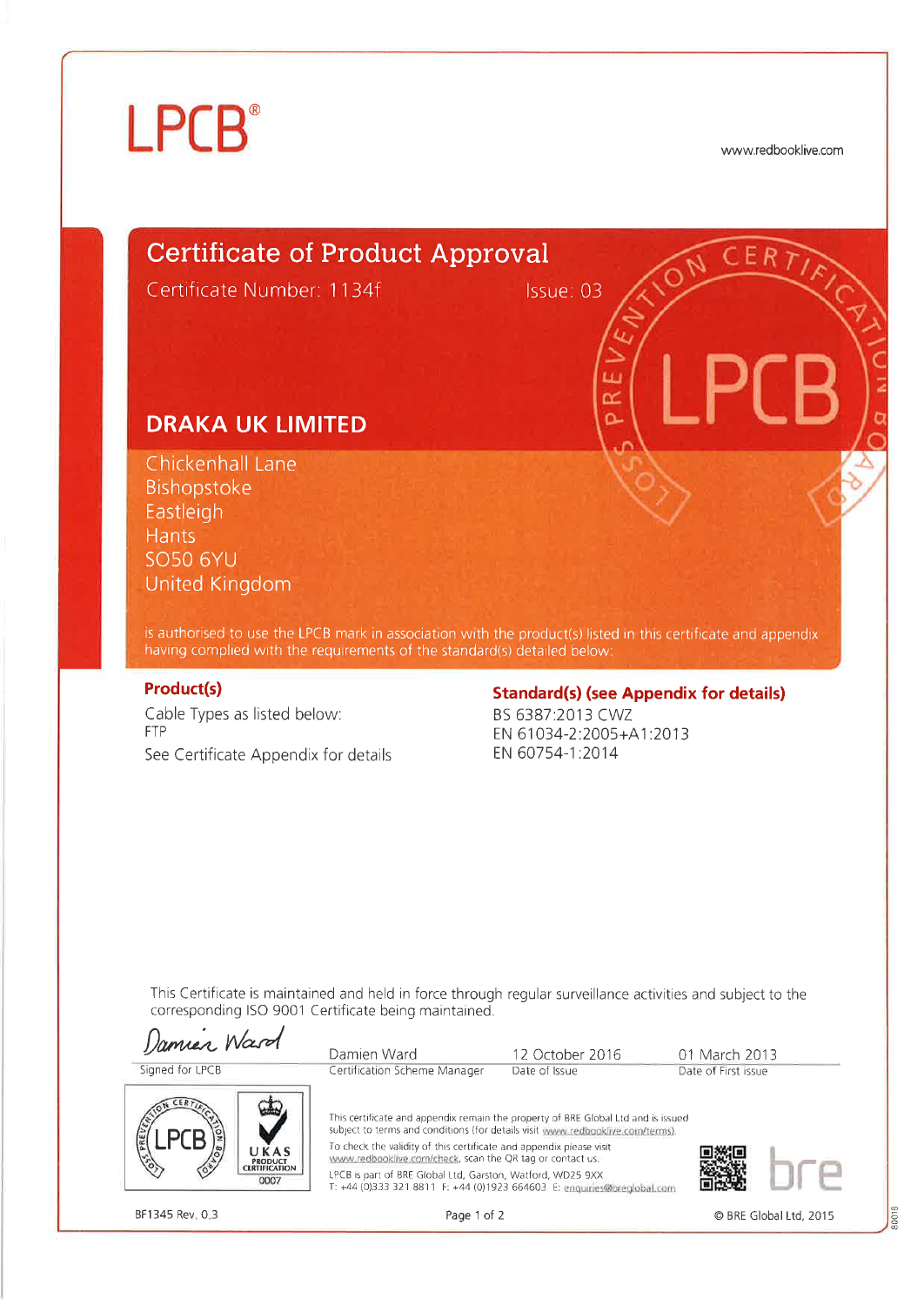# **LPCB**

## Appendix to Certificate No: 1134f **DRAKA UK LIMITED**

## Issue: 03

| Product name.                     |                                                          |         |            | <b>LPCB Ref</b><br>No.         |
|-----------------------------------|----------------------------------------------------------|---------|------------|--------------------------------|
| <b>FTP</b>                        |                                                          |         |            | 1134f/01                       |
| Nominal csa of conductor.<br>(mm) | Core Construction<br>lexciudino dram wire and<br>earth). | 85.6387 | EN 61034-2 | EN 60754-1<br>Touter covering. |
| 70                                | $\triangleq$ (1)                                         | CWZ     | $>60\%$    | <0.5% HCI                      |
| 95                                | 2, 3 & $4^{(1)}$                                         | CWZ     | $>60\%$    | <0.5% HCI                      |
| 120                               | 2, 3 & $4^{(1)}$                                         | CWZ     | $>60\%$    | $<0.5%$ HCI                    |
| 150                               | 2, 3 & $4^{(1)}$                                         | CWZ     | $>60\%$    | $<0.5%$ HCI                    |
| 185                               | 2, 3 & 4 <sup>(1)</sup>                                  | CWZ     | $>60\%$    | $<0.5%$ HCI                    |
| 240                               | $2, 3 & 4^{(1)}$                                         | CWZ     | $>60\%$    | <0.5% HCI                      |
| 300                               | 2, 3 & $4^{(1)}$                                         | CWZ     | $>60\%$    | <0.5% HCI                      |
| 400                               | 2, 3 & 4 <sup>(1)</sup>                                  | CWZ     | $>60\%$    | <0.5% HCI                      |

#### Uo/U 600/1000V

#### Notes:

- 1. Stranded conductor only.
- 2. Testing of the FTP range with diameters greater than 20mm were successfully carried out in accordance with Clause 17 6 2 and Annex I of BS 7846:2015

This Certificate is maintained and held in force through regular surveillance activities and subject to the corresponding ISO 9001 Certificate being maintained.

Damier Ward Damien Ward 12 October 2016 01 March 2013 Signed for LPCB Certification Scheme Manager Date of Issue Date of First issue This certificate and appendix remain the property of BRE Global Ltd and is issued subject to terms and conditions (for details visit www.redbooklive.com/terms). To check the validity of this certificate and appendix please visit UKAS www.redbooklive.com/check, scan the QR tag or contact us. *PRODUCT*<br>CERTIFICATION LPCB is part of BRE Global Ltd, Garston, Watford, WD25 9XX 0007 T: +44 (0)333 321 8811 F: +44 (0)1923 664603 E: enquiries@breglobal.com

© BRE Global Ltd, 2015

0018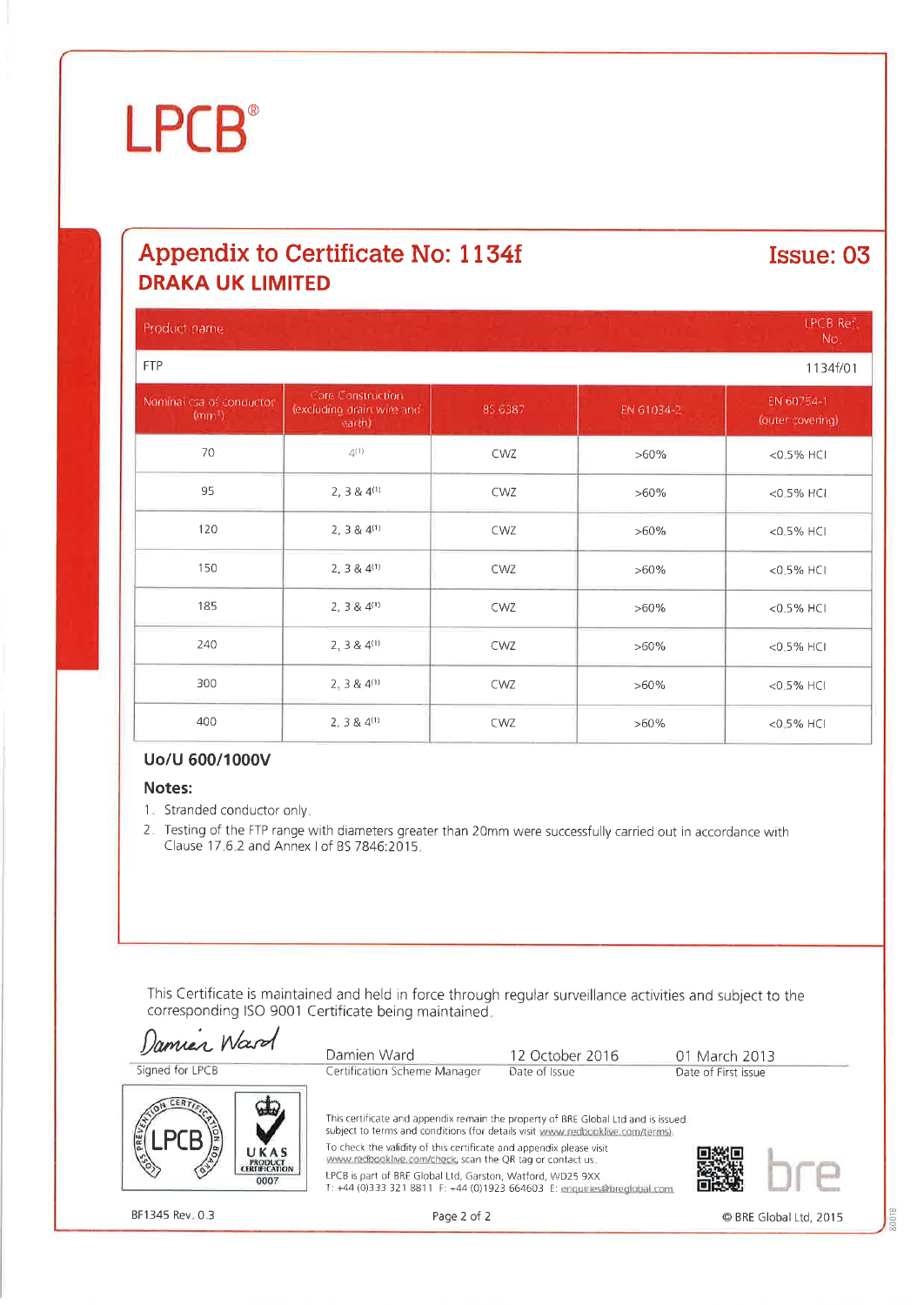$\frac{1}{2}$ 消 防 屍 牌 照 及 審 批 總 區 通風系統 課 九龍尖沙咀東康莊道 1號 消防總部大廈 5 樓

Our Ref.:

Your Ref.:

Tel. No.:

Fax:



**FIRE SERVICES DEPARTMENT LICENSING & CERTIFICATION COMMAND Ventilation Division** 

5/F, Fire Services Headquarters Building, No. 1 Hong Chong Road, Tsim Sha Tsui East, Kowloon, Hong Kong

16 March 2017

Draka Cables (Hong Kong) Limited Units 1511-12, 15/F., LU Plaza, 2 Wing Yip Street, Kwun Tong, Kowloon Hong Kong (Attn.: Mr. Eddy YU)

FP(LC) 317/21

FAX/EY/16/109

23673206

2733 1557

Dear Sir,

本處檔號

來函檔號

圖文傳真

話

電

#### "Draka UK" FTP Armoured Fire Resistant Cables

I refer to your letter dated 9.12.2016 enclosing a set of catalogue, certificates and supplementary information submitted on 6.3.2017 with respect to the captioned cables.

We have no objection in principle to the use of Draka UK" FTP armoured fire resistant cables for fire service installations in Hong Kong subject to compliance with the Codes of Practice for Minimum Fire Service Installations and Equipment and Inspection, Testing and Maintenance of Installations and Equipment, 2012 Edition, relevant FSD Circular Letters and according to the following details:

| Manufacturer   |  | : Draka UK Limited                                                                                                                                     |
|----------------|--|--------------------------------------------------------------------------------------------------------------------------------------------------------|
| Model          |  | : FTP armoured multi-core fire resistant cables                                                                                                        |
| Construction   |  | : Armoured multi-core cable with stranded copper<br>conductors, mica/glass tape, polyestertape, OHLS<br>bedding, galvanised steel wires, OHLS sheathed |
| Conductor Size |  | : 1.5 to 400 mm <sup>2</sup> inclusive with 2, 3 & 4 core                                                                                              |

 $\sim^5$